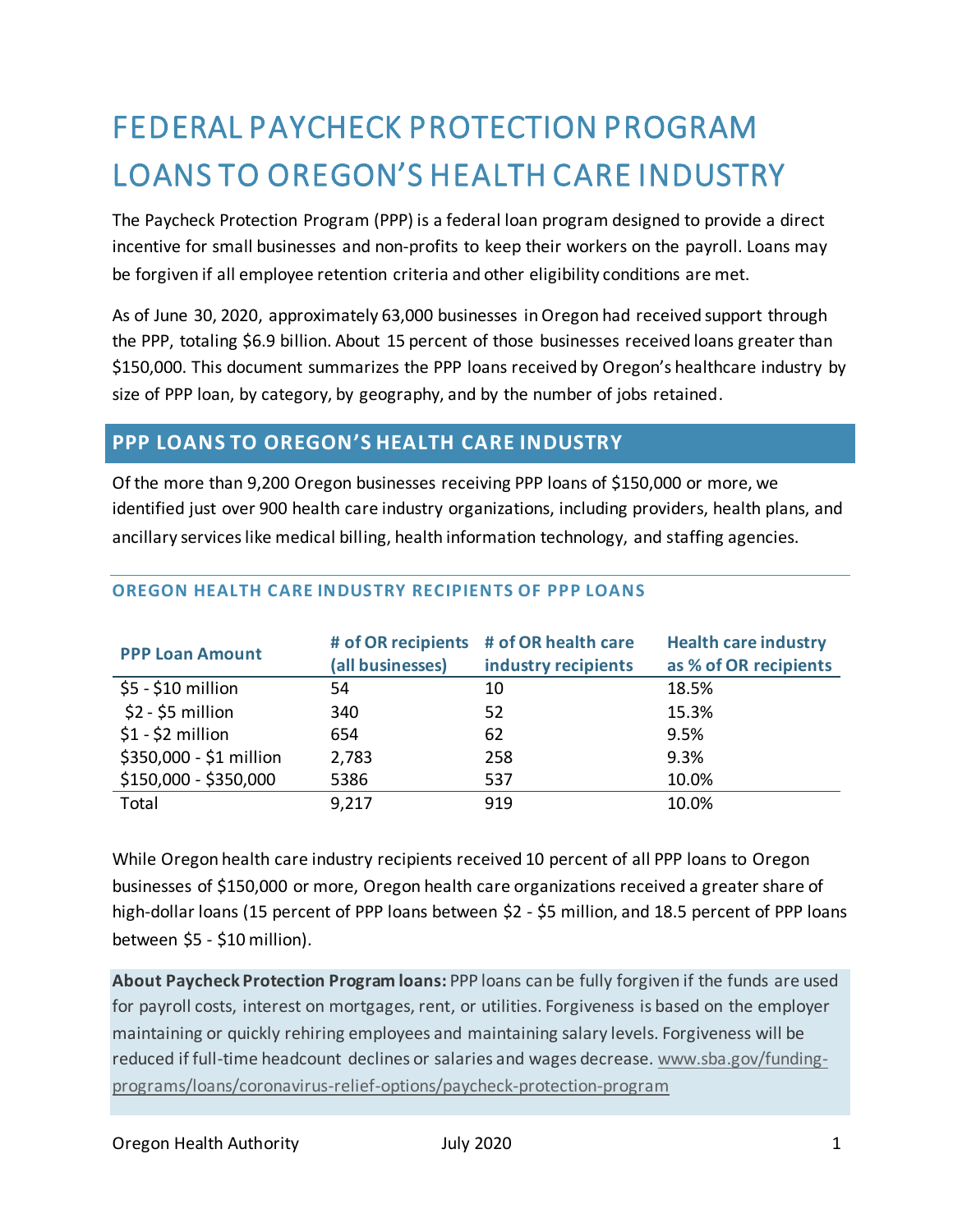# **PPP LOANS GREATER THAN \$1 MILLION**

1,048 Oregon businesses received at least \$1 million or more in support. Of those receiving at least \$1 million, we identified 124 health care industry organizations. The largest category is Medical Offices, which includes primary care, pediatricians, occupational and physical therapists, chiropractors, optometrists, and other specialists. The second largest category is Behavioral Health, which includes residential and outpatient, mental health and substance abuse providers. However, there is more variation, depending on the loan amount (e.g. only one Behavioral Health organization received a PPP loan between \$5-\$10 million).

### **NUMBER OF OREGON HEALTH CARE INDUSTRY ORGANIZATIONS RECEIVING PPP LOANS >\$1M, BY CATEGORY**



# **NUMBER OF OREGON HEALTH CARE INDUSTRY ORGANIZATIONS RECEIVING PPP LOANS >\$1M, BY CATEGORY AND AMOUNT**



Oregon Health Authority July 2020 2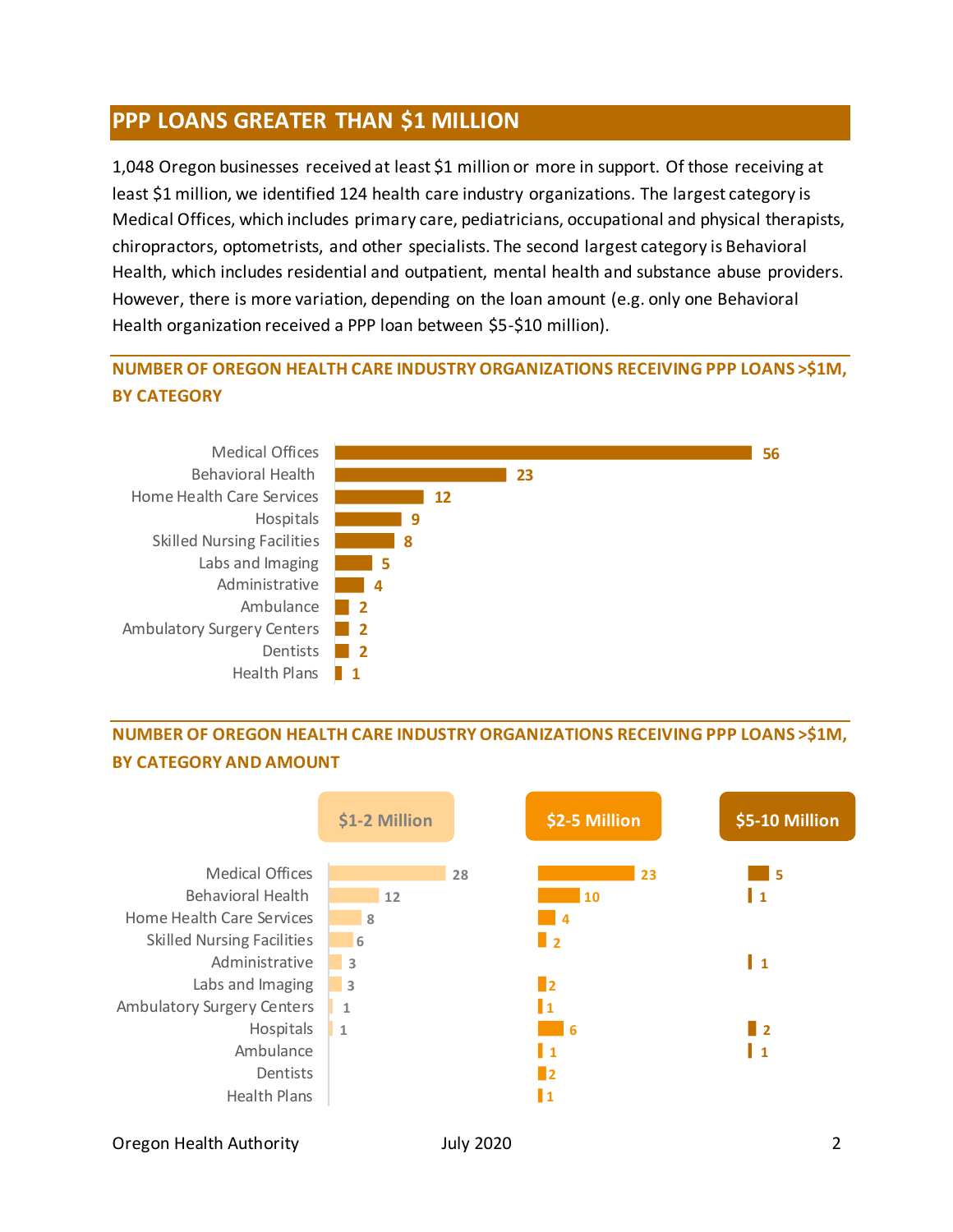#### **PPP LOANS BY LOCATION**

Health care industry organizations in 25 of Oregon's 36 counties received PPP loans of \$1 million or more. However, PPP loan data is based on the address where the business is registered, which may distort the data, based on locations of parent companies. The table below may not fully represent all health care industry organizations across the state receiving PPP loans.

#### **NUMBER OF OREGON HEALTH CARE INDUSTRY ORGANIZATIONS RECEIVING PPP LOANS >\$1M, BY COUNTY**



Oregon Health Authority **3** and July 2020 **3** and July 2020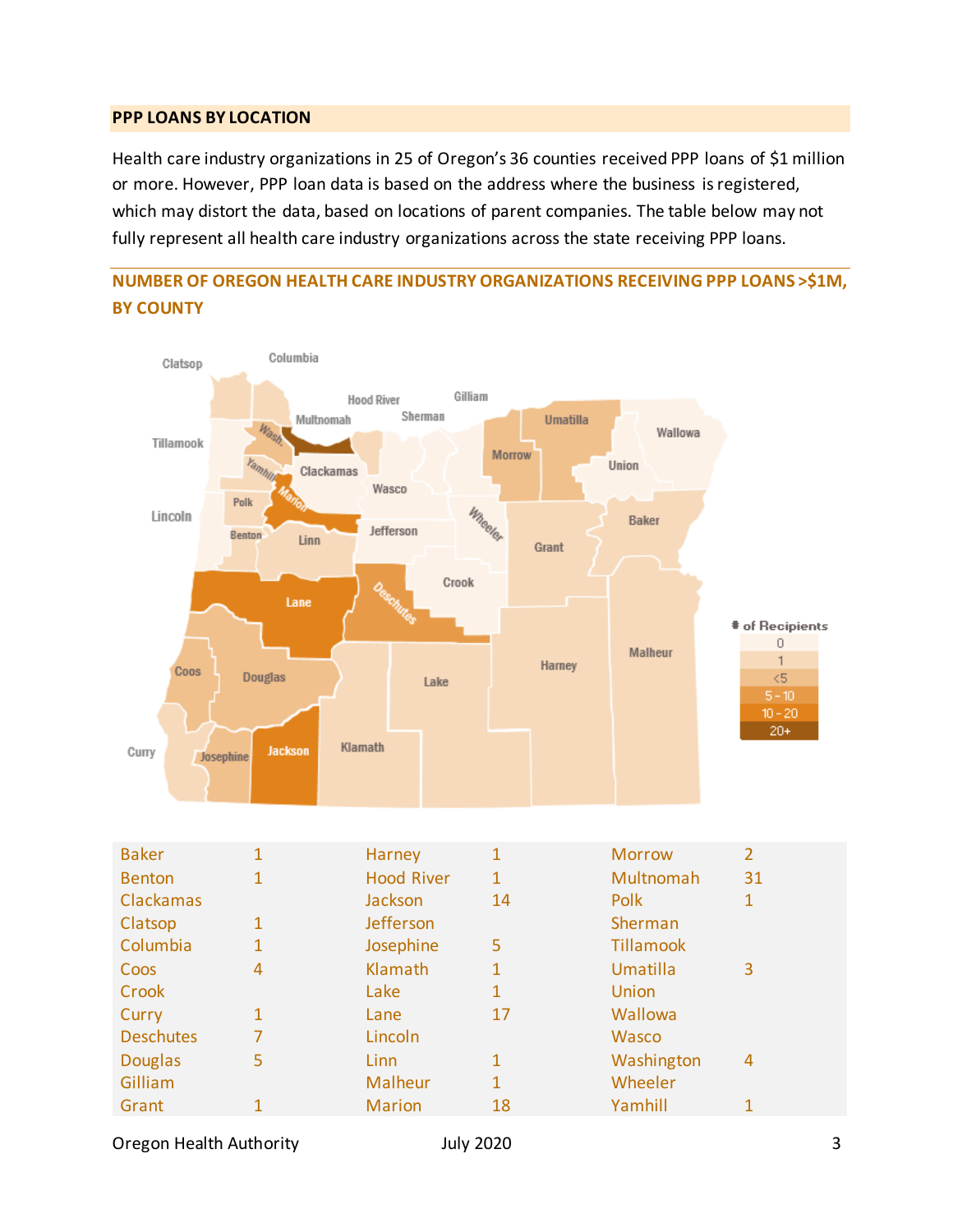#### **JOBS RETAINED**

Oregon health care industry organizations receiving \$1 million or more in PPP loans reported almost 22,000 jobs saved or retained as a result.

On average, Oregon healthcare industry organizations receiving larger PPP loans retained more jobs.

| <b>PPP Loan Amount</b> | <b>Avg. Jobs Retained</b> |
|------------------------|---------------------------|
| $$1-$2$ million        | 127                       |
| \$2-\$5 million        | 230                       |
| \$5-\$10 million       | 439                       |
|                        |                           |



### **NUMBER OF JOBS RETAINED, AS REPORTED BY OREGON HEALTH CARE INDUSTRY ORGANIZATIONS RECEIVING PPP LOANS >\$1 MILLION, BY CATEGORY**



*Jobs retained is an undercount, as some PPP loan recipients did not report this value.*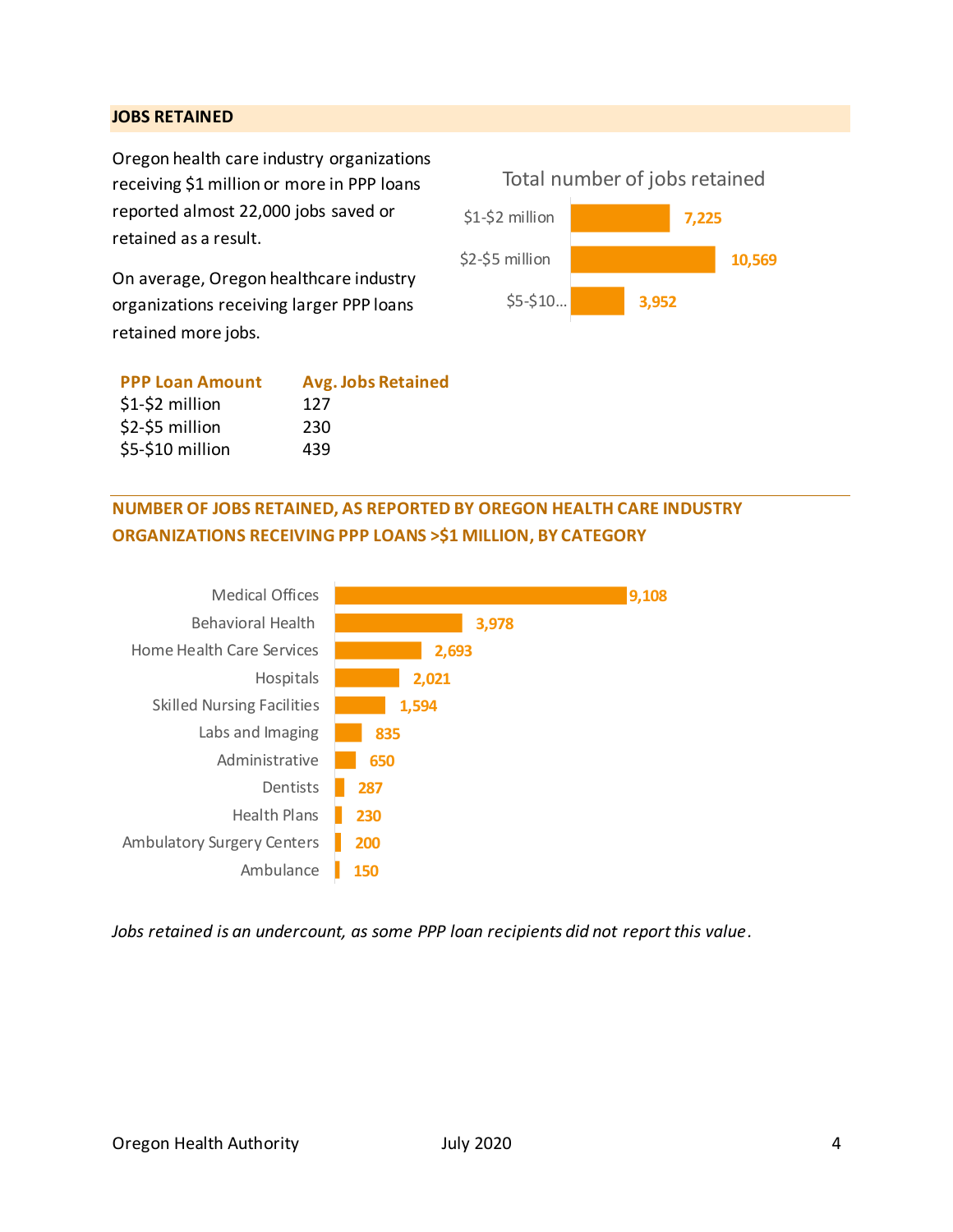# **PPP LOANS BETWEEN \$150,000 AND \$1 MILLION**

8,169 Oregon businesses received between \$150,000 and \$1 million in PPP loans. Of those, we identified 795 health care industry organizations, representing just under 10 percent of all Oregon businesses receiving funds.

The largest category is again Medical Offices, which includes primary care, pediatricians, occupational and physical therapists, chiropractors, optometrists, and other specialists. The second largest category in this funding range is Dentists, which includes dentists, oral surgeons, and orthodontists. As dental providers were not eligible for initial distributions of federal Provider Relief Funds, it is good to see the Oregon dental providers were able to access some federal financial supports, even though most only received loans between \$150-350,000.

### **NUMBER OF OREGON HEALTH CARE INDUSTRY ORGANIZATIONS RECEIVING PPP LOANS BETWEEN \$150,000 AND \$1 MILLION, BY CATEGORY**



### **NUMBER OF OREGON HEALTH CARE INDUSTRY ORGANIZATIONS RECEIVING PPP LOANS BETWEEN \$150,000 AND \$1 MILLION, BY CATEGORY AND BY AMOUNT**

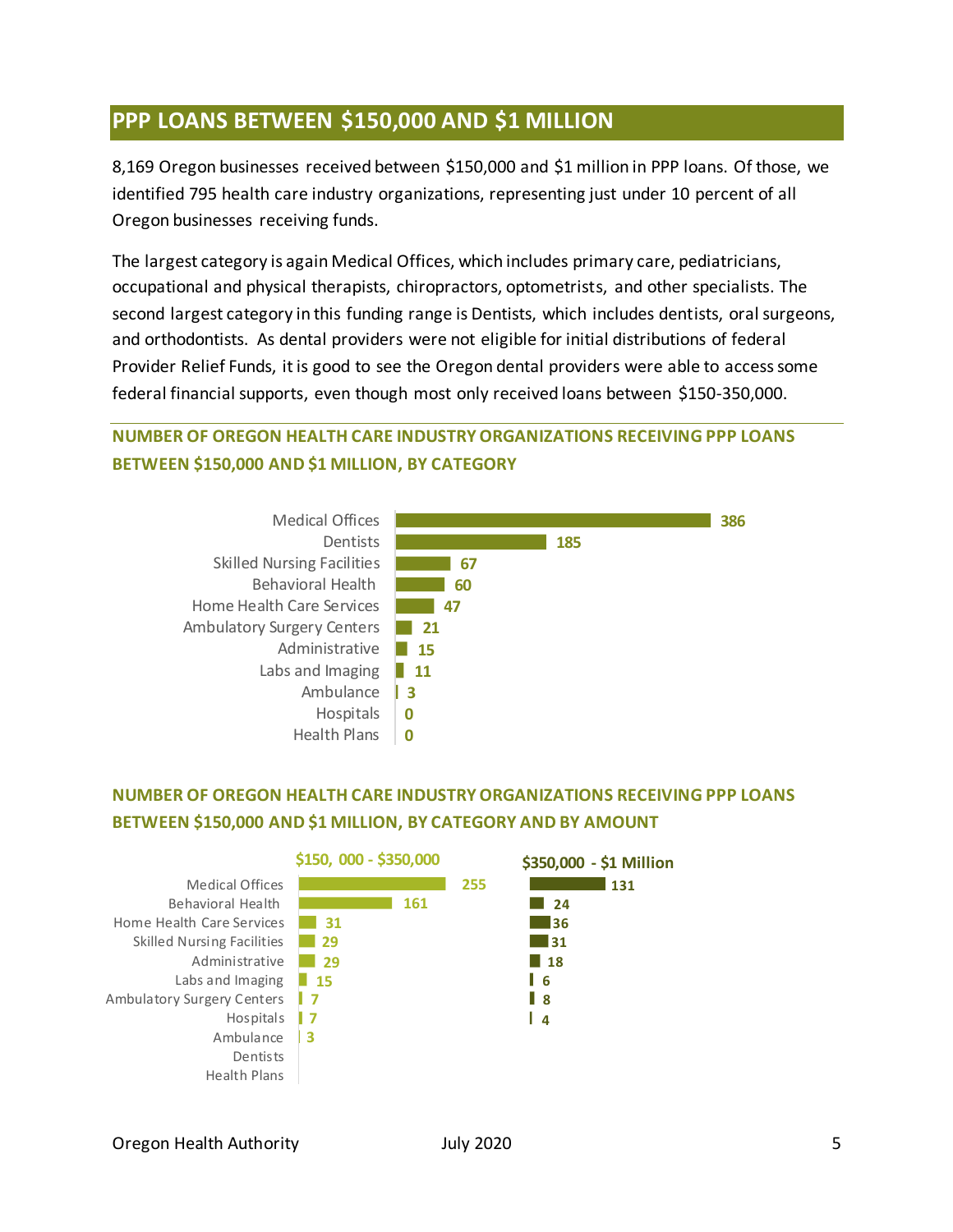#### **PPP LOANS BY LOCATION**

Health care industry organizations in 31 of Oregon's 36 counties received PPP loans between \$150,000 and \$1 million. However, PPP loan data is based on the address that the business is registered at, which may distort the data, based on locations of parent companies. The table below may not fully represent all healthcare organizations across the state who received PPP loan funds.

### **NUMBER OF OREGON HEALTH CARE INDUSTRY ORGANIZATIONS RECEIVING PPP LOANS BETWEEN \$150,000 AND \$1 MILLION, BY COUNTY**



Oregon Health Authority **Contains a Container Service Contains a Container Service Contains a Containing Contains A**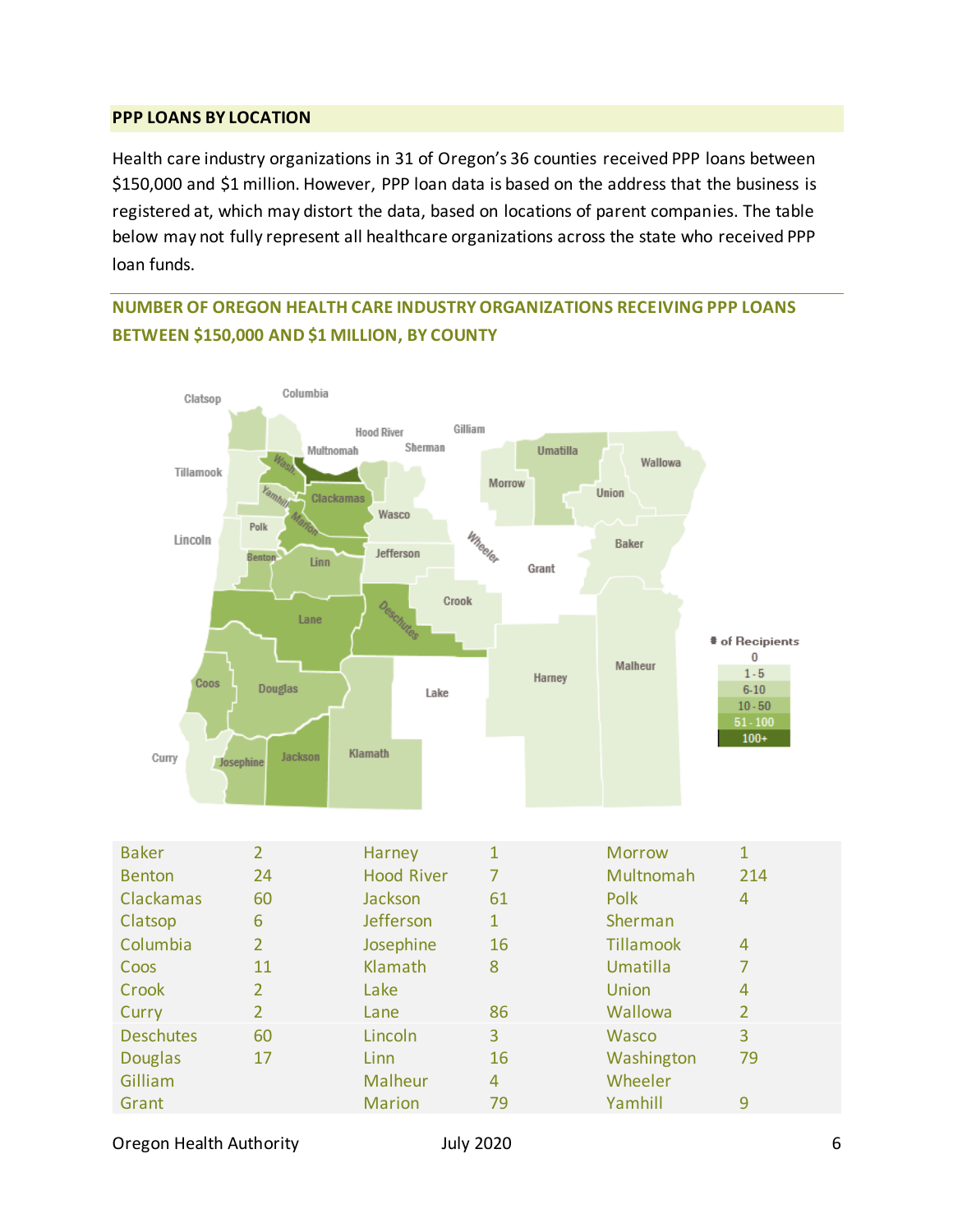#### **JOBS RETAINED**

Oregon health care industry organizations receiving between \$150,000 and \$1 million in PPP loans reported just over 20,000 jobs saved or retained.



Oregon health care industry organizations receiving loans

between \$150,000 - \$350,000 retained an average of 19.6 jobs per organization, and those receiving \$350,000-\$1 million retained an average of 47 jobs.

### **NUMBER OF JOBS RETAINED, AS REPORTED BY OREGON HEALTH CARE INDUSTRY ORGANIZATIONS RECEIVING PPP LOANS BETWEEN \$150,000 - \$1 MILLION, BY CATEGORY**



*Jobs retained is an undercount, as some PPP loan recipients did not report this value.*